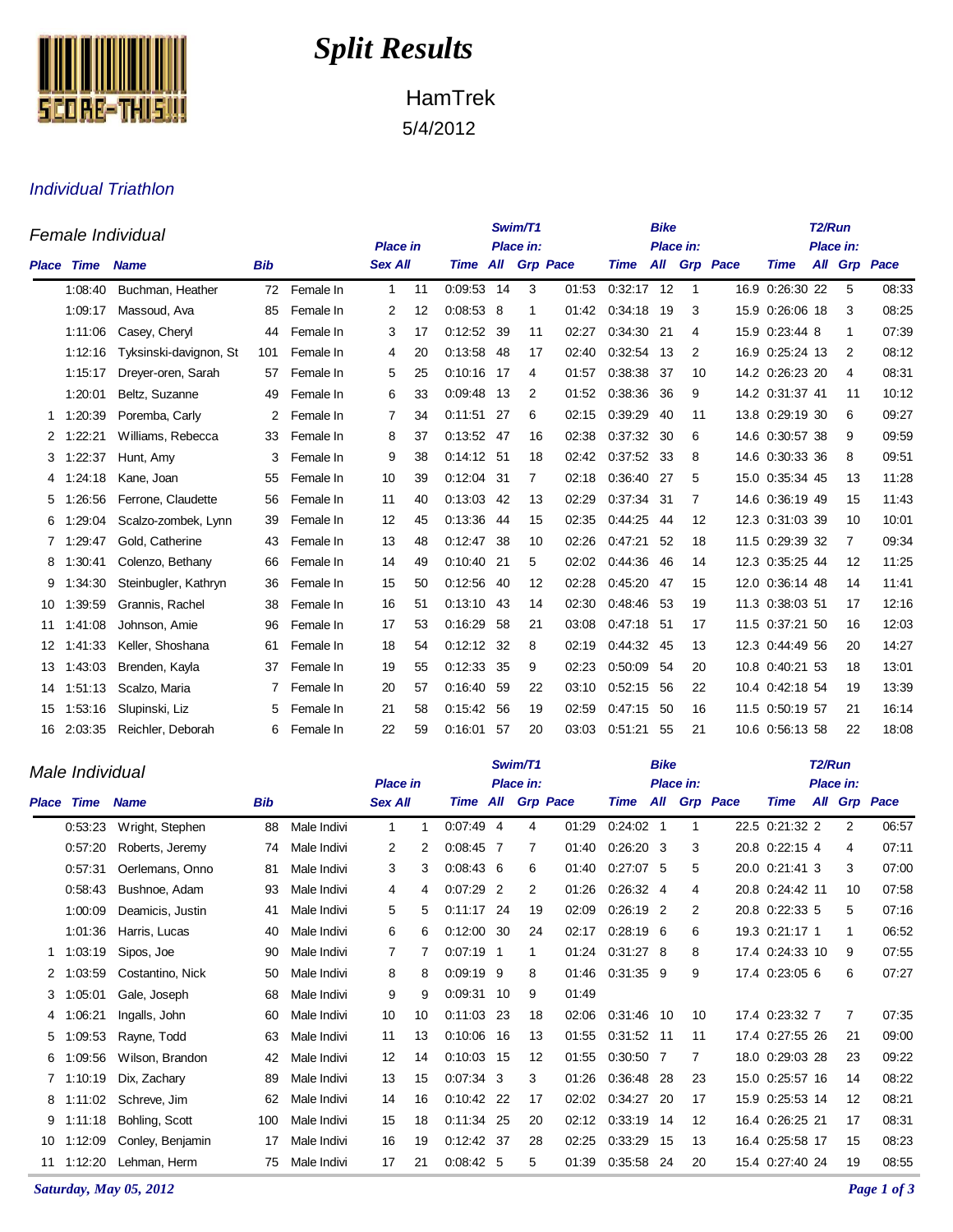## Individual Triathlon

|       | Male Individual |                      | Swim/T1<br><b>Place in</b><br>Place in: |             |                |    |                 |      |                 | <b>Bike</b><br>Place in: |             |     | T <sub>2</sub> /Run<br>Place in: |                 |                 |  |    |              |
|-------|-----------------|----------------------|-----------------------------------------|-------------|----------------|----|-----------------|------|-----------------|--------------------------|-------------|-----|----------------------------------|-----------------|-----------------|--|----|--------------|
| Place | Time            | <b>Name</b>          | <b>Bib</b>                              |             | <b>Sex All</b> |    | <b>Time All</b> |      | <b>Grp Pace</b> |                          | <b>Time</b> | All |                                  | <b>Grp</b> Pace | <b>Time</b>     |  |    | All Grp Pace |
|       | 12 1:12:23      | Colenzo, Stephen     | $12 \overline{ }$                       | Male Indivi | 18             | 22 | 0:11:47 26      |      | 21              | 02:15                    | 0:35:19     | 22  | 18                               |                 | 15.4 0:25:17 12 |  | 11 | 08:09        |
| 13    | 1:12:59         | Higginbotham, Jonath | 21                                      | Male Indivi | 19             | 23 | 0:15:07         | 55   | 37              | 02:53                    | 0:33:51     | 16  | 14                               |                 | 16.4 0:24:01 9  |  | 8  | 07:45        |
| 14    | 1:15:12         | Recco, Tony          | 45                                      | Male Indivi | 20             | 24 | 0:11:53         | -29  | 23              | 02:16                    | 0:35:31     | -23 | 19                               |                 | 15.4 0:27:48 25 |  | 20 | 08:58        |
| 15    | 1:16:54         | Davidson, Jake       | 73                                      | Male Indivi | 21             | 26 | 0:09:45 12      |      | 11              | 01:51                    | 0:37:13     | -29 | 24                               |                 | 14.6 0:29:56 33 |  | 26 | 09:39        |
| 16    | 1:17:18         | Holm, Chris          | 19                                      | Male Indivi | 22             | 27 | $0:12:12$ 33    |      | 25              | 02:19                    | 0:37:52     | -34 | 26                               |                 | 14.6 0:27:14 23 |  | 18 | 08:47        |
| 17    | 1:17:25         | Collins, Leonard     | 58                                      | Male Indivi | 23             | 28 | 0:10:24         | -19  | 15              | 01:59                    | 0:38:19     | 35  | 27                               |                 | 14.2 0:28:42 27 |  | 22 | 09:15        |
| 18    | 1:17:42         | Kane, Tim            | 35                                      | Male Indivi | 24             | 29 | 0:14:03         | -50  | 33              | 02:41                    | 0:34:17     | 18  | 16                               |                 | 15.9 0:29:22 31 |  | 25 | 09:28        |
| 19    | 1:18:07         | Ziesenitz, Kevin     | 13                                      | Male Indivi | 25             | 30 | 0:12:33         | 36   | 27              | 02:23                    | 0:36:18     | 26  | 22                               |                 | 15.0 0:29:16 29 |  | 24 | 09:26        |
| 20    | 1:18:13         | Colianni, John       | 9                                       | Male Indivi | 26             | 31 | 0:09:44         | - 11 | 10              | 01:51                    | 0:33:57     | -17 | 15                               |                 | 16.4 0:34:32 43 |  | 32 | 11:08        |
| 21    | 1:19:18         | Gale, Dan            | 70                                      | Male Indivi | 27             | 32 | 0:10:31         | 20   | 16              | 02:00                    | 0:37:51     | 32  | 25                               |                 | 14.6 0:30:56 37 |  | 29 | 09:59        |
| 22    | 1:21:14         | Lopresti, Gregory    | 18                                      | Male Indivi | 28             | 35 | 0:14:39         | -53  | 35              | 02:47                    | 0:36:15     | -25 | 21                               |                 | 15.0 0:30:20 34 |  | 27 | 09:47        |
| 23    | 1:21:29         | Adames, Osvaldo      | 24                                      | Male Indivi | 29             | 36 | 0:13:03 41      |      | 29              | 02:29                    | 0:42:07     | -41 | 30                               |                 | 12.9 0:26:19 19 |  | 16 | 08:29        |
| 24    | 1:28:02         | Cornacchia, Ryne     | 15                                      | Male Indivi | 30             | 41 | 0:13:45         | -46  | 31              | 02:37                    | 0:38:41     | 38  | 28                               |                 | 14.2 0:35:36 47 |  | 34 | 11:29        |
| 25    | 1:28:10         | Zoller, Jeff         | 16                                      | Male Indivi | 31             | 42 | 0:13:42 45      |      | 30              | 02:37                    | 0:38:53     | 39  | 29                               |                 | 14.2 0:35:35 46 |  | 33 | 11:29        |
| 26    | 1:28:26         | Hawkridge, Jesse     | 11                                      | Male Indivi | 32             | 43 | 0:11:52         | -28  | 22              | 02:16                    | 0:46:07     | 48  | 33                               |                 | 11.7 0:30:27 35 |  | 28 | 09:49        |
| 27    | 1:28:33         | Neumann, Tom         | 22                                      | Male Indivi | 33             | 44 | 0:14:37         | -52  | 34              | 02:47                    | 0.42.51     | 42  | 31                               |                 | 12.9 0:31:05 40 |  | 30 | 10:02        |
| 28    | 1:29:33         | Knapp, Patrick       | 34                                      | Male Indivi | 34             | 46 | 0:12:25         | 34   | 26              | 02:22                    | 0:42:55     | 43  | 32                               |                 | 12.9 0:34:13 42 |  | 31 | 11:02        |
| 29    | 1:29:43         | Truitt, Scott        | 20                                      | Male Indivi | 35             | 47 | 0:10:17         | -18  | 14              | 01:58                    | 0:53:29     | 58  | 36                               |                 | 10.2 0:25:57 15 |  | 13 | 08:22        |
| 30    | 1:41:08         | Cook, David          | 46                                      | Male Indivi | 36             | 52 | 0.14:45         | 54   | 36              | 02:49                    | 0:46:42     | 49  | 34                               | 11.7            | 0:39:41 52      |  | 35 | 12:48        |
|       | 31 1:49:46      | Watt, Brian          | 51                                      | Male Indivi | 37             | 56 | 0:13:59         | 49   | 32              | 02:40                    | 0.52.52     | -57 | 35                               |                 | 10.4 0:42:55 55 |  | 36 | 13:51        |